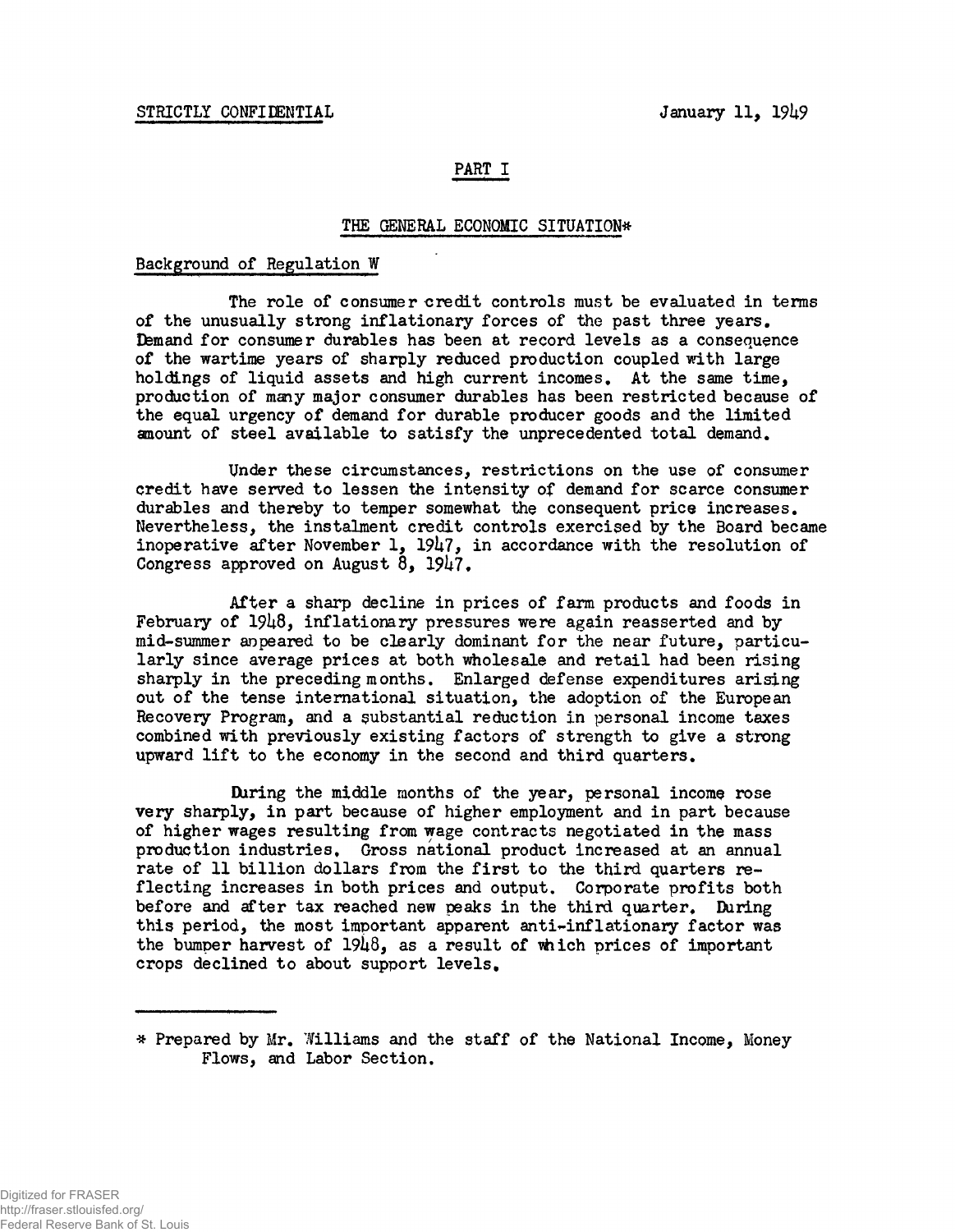**In the light of strongly inflationary developments in both the postwar period as a whole and in the immediately preceding months, the** Board of Governors on August 19, 1948 issued Regulation W. to become effective **on September 20, thereby reinstituting consumer credit regulation. This action was taken under Public Law 905 which the President signed on August l6#**

#### **Recent economic developments**

**More reoently a less inflationary pattern of economic tendencies** has begun to emerge. (Contributing somewhat to this tempering of inflationary **pressures were the reimposition of Regulation W and the raising of member bank reserve requirements in September.) Signs have recently appeared that in an increasing number of areas supplies had caught up with or even exceeded demand at current prices.**

**Average wholesale and consumer prices have receded from their August peaks. In fact, at the end of December, average wholesale prices were just below those of December 1947, while average consumer prices were moderately higher\* These broad averages, however, obscure the fact that changing cost, demand and supply situations in various markets have been reflected in an increasing divergency in price movements, with wholesale prices of many commodities, particularly nondurables, lower at the end of the year than at the beginning. Of the ten major groups in the wholesale prioe index, only metals an4 metal products, fuels and lighting materials, housefurnishings and building materials are at higher levels than a year ago. Prices of metals and metal products, however, increased almost 15** per cent in 1948--a larger increase than in 1947--and such prices are still **moving up.**

While wholesale price declines since August are mainly the result **of lower prices for farm products and foods, it is significant that prices of all other commodities have been virtually unchanged on the average since** mid-August, although they are still moderately higher than at the end of 1947. **Prices of nonmetallic raw materials have been drifting down, while metals have continued to edge up.**

**Following an increase in reserve requirements at member banks, expansion of loans at commercial banks, which had been at about the same rate in the July-September period as in the same months of last year, slackened considerably in the fourth quarter. Bank lending to businesses, real estate buyers, and consumers was generally curtailed and showed little growth in the last quarter of the year compared with a very large expansion during the same period in 19^7 • In part, slackening of business demand for bank loans is the result of the increased volume of funds obtained from other sources, including retained earnings out of record profits and funds from nonbank sources, including insurance companies. Reduced expansion in** total consumer instalment credit in October and November reflected in part **the reimposition by the Board of Governors of controls on the terms of such loans, effective September 20.**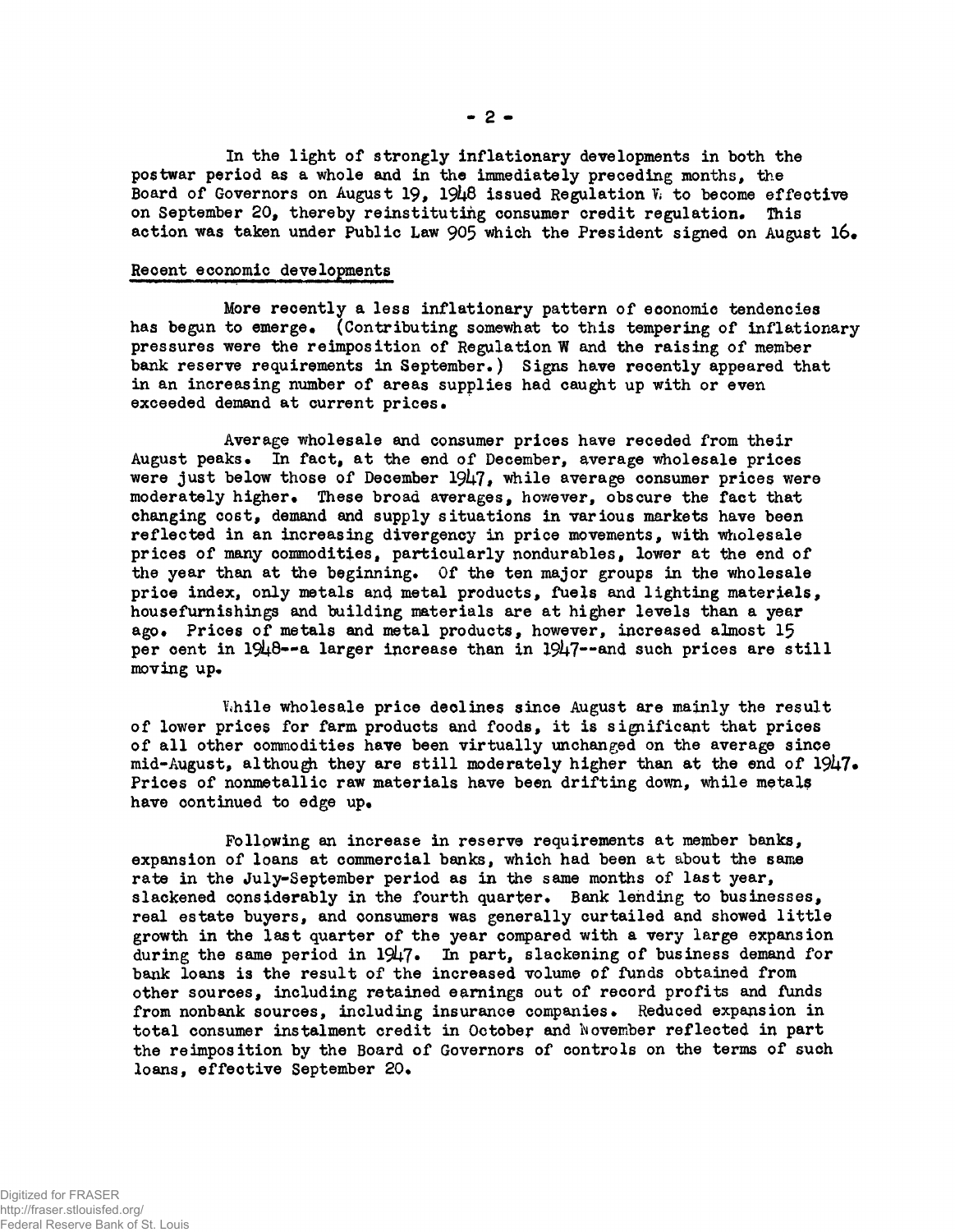New residential units started have declined steadily from the peak reached in May, in contrast to experience in 19h7 when they rose steadily to October. In recent months, the volume of such starts has been well below the levels of the corresponding months of last year.

Expectations of deflationary developments have been supported by the widespread reporting of pre-Christmas sales and by a host of reports on layoffs and shortened hours in many industries, including consumer durables. Quantitatively, these layoffs have not yet added up to much, but as indications of slackening demand they have been disquieting. Contrary to the usual pre-holiday seasonal advance between October and November, employment in nonagricultural establishments declined by 170,000 this year, according to estimates of the Bureau of Labor Statistics. Total nonfarm employment, at  $\frac{1}{5}$ ,700,000 persons in November, was 780,000 above the same month of last year. However, this was the first time in 19U8 that the year-over-year differential has fallen below a million*.*

The curtailment of operations in textile, leather, and apparel groups, along with scattered layoffs in some other industries, resulted in some increases in unemployment. In December, according to the Census Bureau estimates, unemployment rose to 1,9 million persons, about 300,000 more than at the lowpoint reached in October and also about 300,000 more than in December  $1947$ . Furthermore, sharp reductions in the work week have taken place in those soft goods industries which have been curtailing employment.

A trend of small increases in unemployment is also indicated by the number of persons filing claims for unemployment compensation under the State programs (exclusive of the veterans program). The number of initial claims filed increased from about  $160,030$  a week at the end of September to 280,000 a week in late December, and claims filed for continued unemployment rose in the same period from a level of about 800,000 to 1,2 million. By contrast, there was virtually no change in the number of claims filed during the same period last year. For the week ending December  $25$ ,  $1948$ , about  $130,000$  more initial claims were filed and there were about  $\mu\mu_0$ ,000 more continued claims than in the same week last year.

Consumers have been exercising a surprising amount of caution in making retail purchases, in view of the record levels of personal income and the large and fairly well distributed volume of outstanding liquid assets. Throughout November and early December, department store sales were below those of the corresponding months of  $1947$ . Sales in December, however, are now estimated to have been about 1 per cent higher than in December 1947. For November and December combined, such sales did not quite equal those of last year. Particularly hard hit in department stores were sales of major household appliances. To some extent, however, this may represent a loss of such business to other types of retail outlet, but this would generally reflect a sharp intensifying of competitive activity in this merchandising area. Sales of all retail stores dropped slightly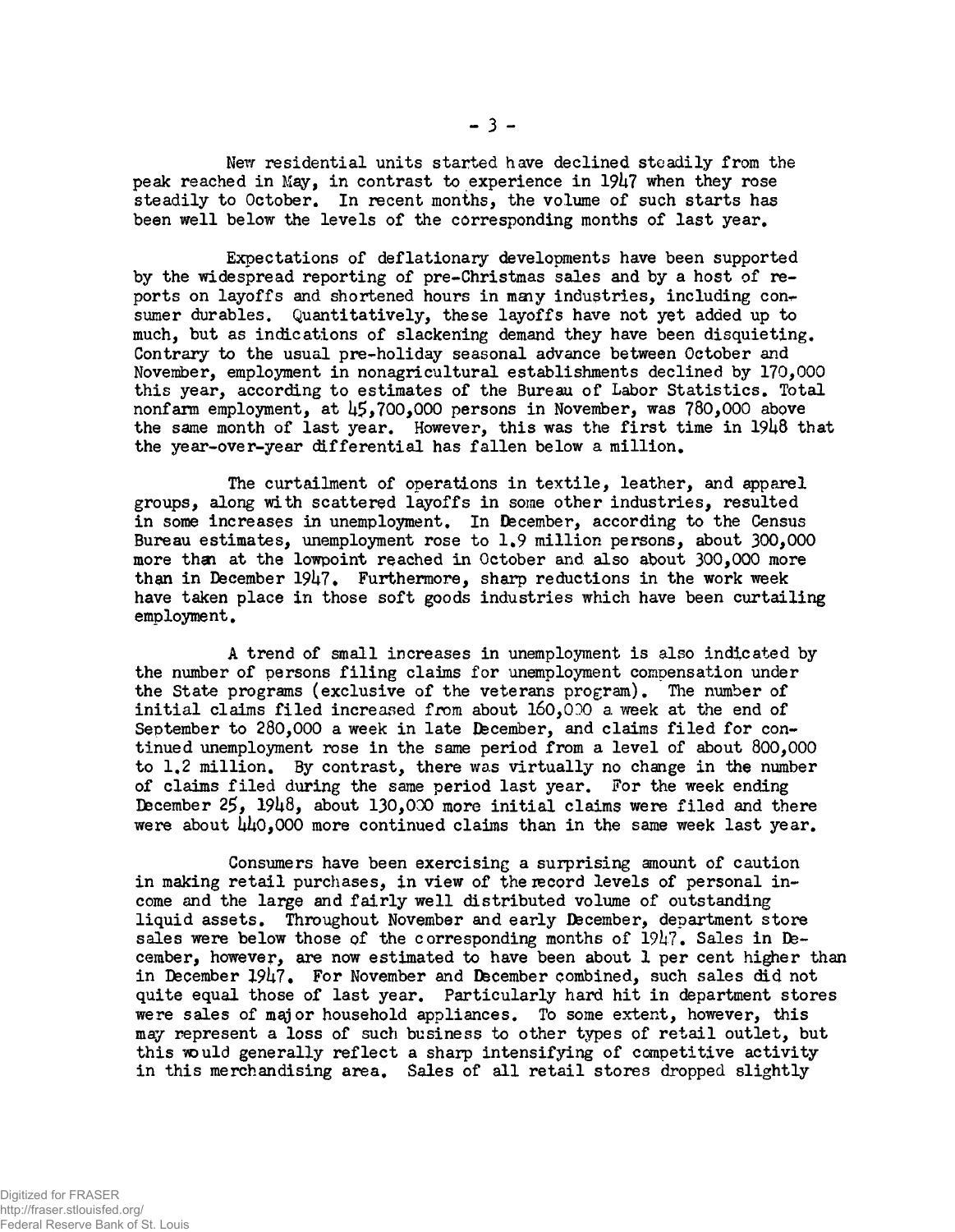**in October, and by November they were 2 per cent below those of September** on a seasonally adjusted basis. Sales of stores in the housefurnishings **group showed a decline of almost 12 per cent fron\* September to November** and a decline of  $\mu$  per cent from November 19 $\mu$ 7.

After sharp rises in the middle months of 1948, personal income **has been fairly constant at record levels since August in contrast to** experience in 1946 and 1947, when it increased sharply in the closing months of the year. In part, this is due to the fact that wage and salary income has leveled off in recent months.

**The ratio of personal saving to disposable income has shown a** tendency to increase moderately since the second quarter of 1947. In **part, this upward drift has represented a relative shift in the disposition of personal incomes from consumption type objects toward nonconsumption categories, such as noncorporate business investment, farm inventories, and purchases of new homes which are included in saving rather than in** consumption expenditures. Nevertheless, insofar as the rise reflects **increased consumer savings in liquid form and an increased volume of debt repayments, it has served to relax inflationary pressures generally in the** economy. Available data through the end of 1948 are not adequate to **evaluate properly the relative importance in aggregate consumer demand of these two factors\* In view of the slackening becoming evident in purchases of new homes and in retail sales generally and the declines in prices of farm products, however, increases in the rate of personal savings at this time suggest growing weakness rather than continuing strength in such demand\***

**On the basis of the limited data now available, it is probable that the median liquid asset holding and the proportion of units with some liquid assets declined sligjrtly during 19^8\* Total individuals<sup>1</sup> holdings** of liquid assets remain about as large as at the end of 1947 and fairly **widely distributed.**

#### The outlook for the first half of 1949

**There have been several occasions in the postwar years when it appeared that inflationary pressures were receding\* Although major factors of strength remain in the economy, there are several reasons for believing that the current period actually is at least a temporary period of change from a condition of generally rising prices to one of relative price** stability at generally high levels of production and employment.

**Three years of high-level production of houses and consumer and producer durables have succeeded in reducing the intensity of demand for** many commodities at current prices. This situation has been reflected in **the divergence of price movements this year, in the moderate slackening in the rate of investment in producers<sup>1</sup> goods and inventories, in the reduced rate at which new housing units are being started, and in increasing consumer**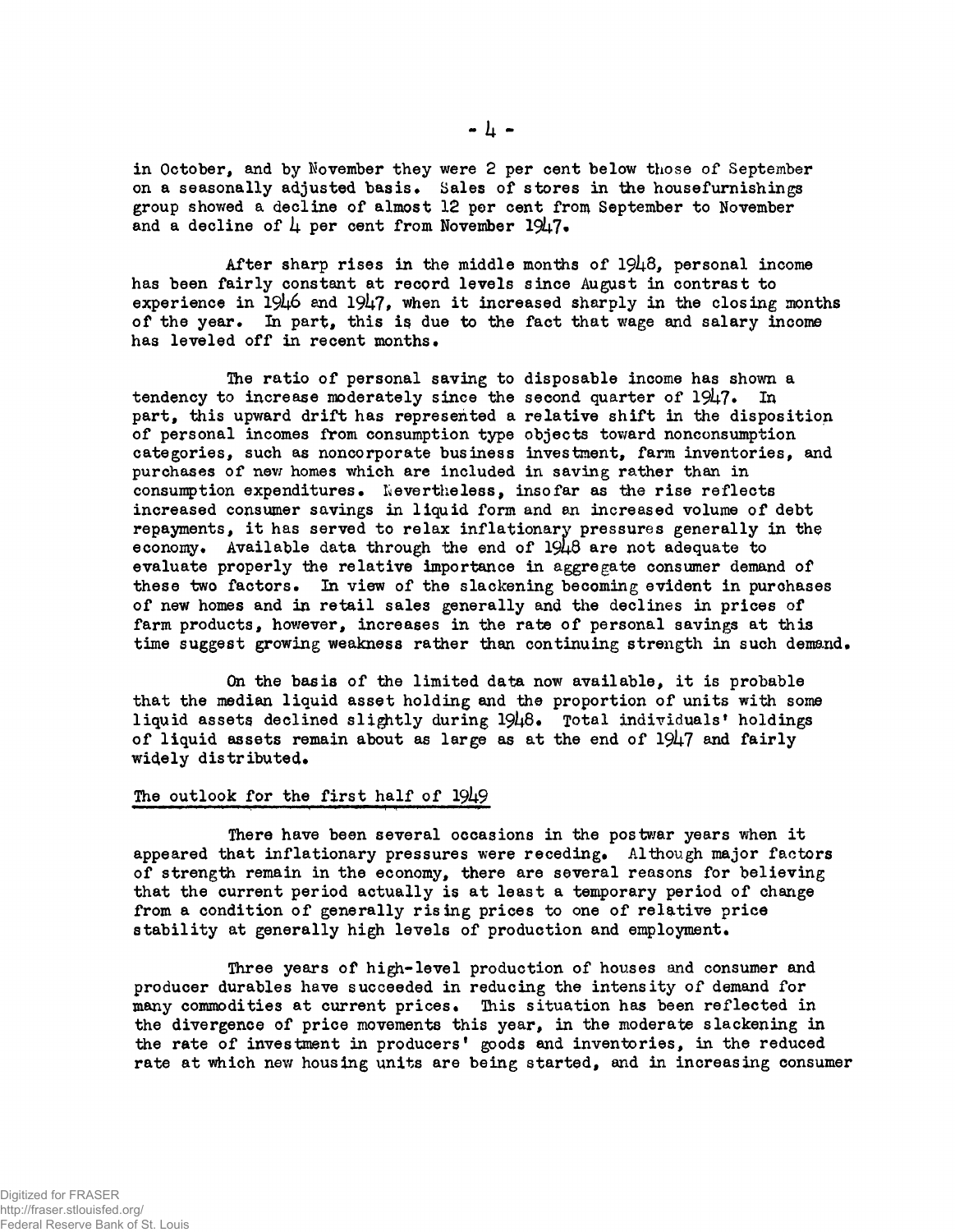**resistance and selectivity with respect to consumer durable goods as well** as nondurable goods and services. To a minor extent, this relative weakening **of demand is being reflected in declines in employment and output as well as in prices•**

The bumper crops of 1948--in contrast to short crops in 1947-**coupled with improvement in the agricultural situation abroad have resulted in marked price declines of such commodities, and serve to relax upward price pressures on foods and other finished commodities and to moderate pressure on wages arising from high living costs. furthermore, industrial recovery in Western Europe has served to reduce demands for such commodities as coal and textiles which are normally not imported in large quantities from the United States, thereby considerably easing the supply position** here for these commodities. In other areas, such as petroleum products, **the large scale investment of recent years is resulting in increased domestic** supplies.

**Tinder these circumstances, it appears that further inflation is** not likely to develop in the first half of  $1949$ , if it is assumed that **actual and prospective defense spending is not increased substantially more than the rise indicated by present schedules based upon the fiscal 19^9 budget\* A defense budget of well over 15 billion dollars for fiscal 1950 is not likely to affect materially developments in the first half of 19i+9\* in view of the fact that appropriations are not ordinarily passed upon much before the adjournment of Congress although anticipatory effects** upon consumer and business expenditure policies might be of some importance.

The major uncertainty, then, for the first half of 1949 relates **not to whether there will be further inflation tut rather whether there will be sharp price deflation with accompanying widespread reductions in output and employment or whether moderate downward price adjustments can be effected with generally high levels of employment. The cumulative evidence of slackening of demand in many markets at current prices must be considered in the light of the remaining factors of strength in the economy, including record levels of personal income, large and fairly widely distributed holdings of liquid assets, still rising State and local expenditures on greatly needed public works, large and still rising Federal** expenditures particularly for defense and foreign aid.

**The limitation placed on the money supply by a large Federal cash surplus in fiscal 19I48 has been substantially reduced this year as a result of increasing expenditures and the reduction of personal income tax rates** last spring. Thus, in the first half of calendar 1948, the Federal cash **surplus was 7»6 billion dollars; in the same period of 19^9 it is estimated** at 2.1 billion. A further reduction in the cash surplus or even a deficit **is likely in fiscal 1950 in view of the probably large increase in expenditures, unless tax rates are increased. Meanwhile, state and local**

**- 5 -**